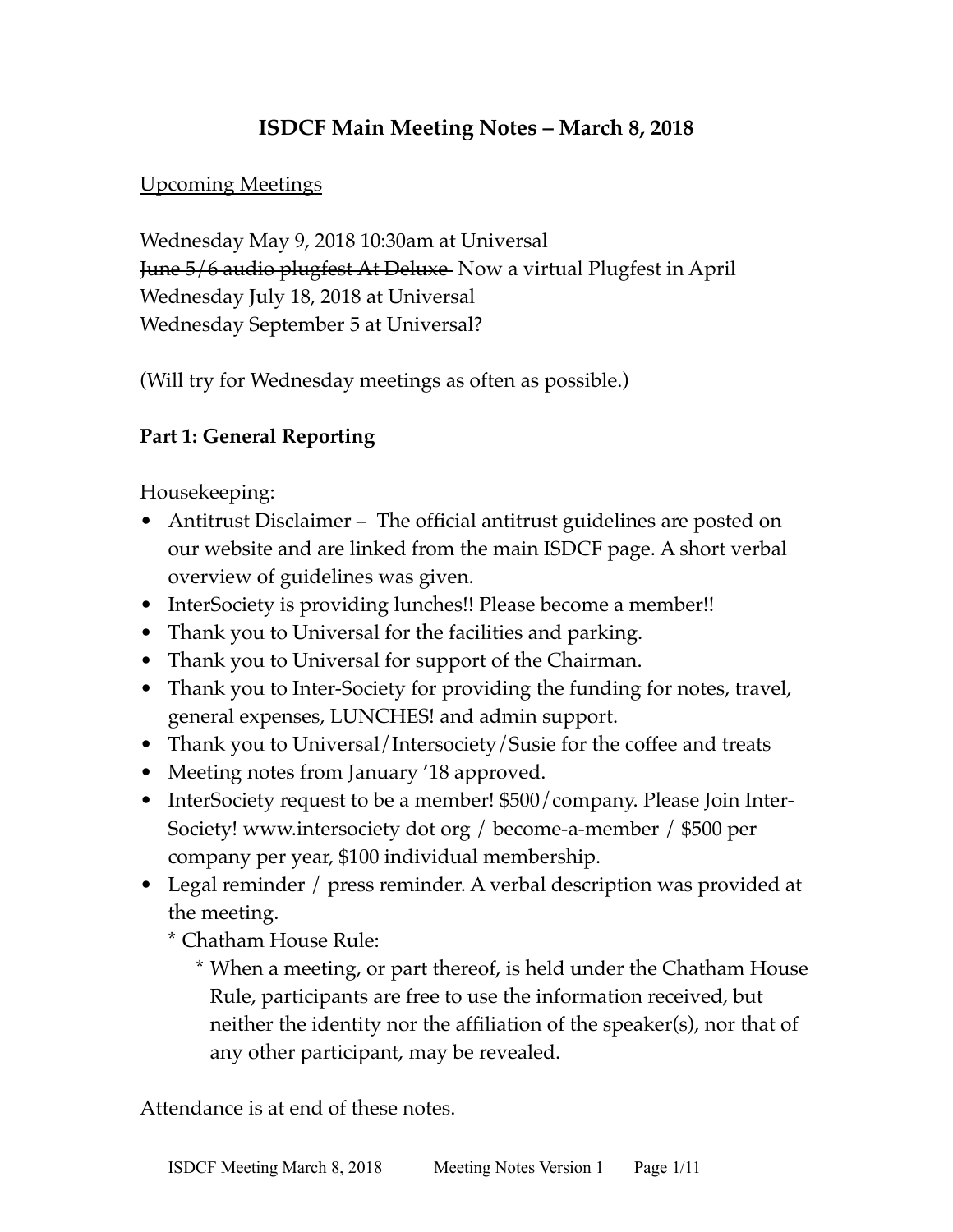# **Action Items from March 8, 2017**

- 1. Please Join Inter-Society! [http://www.intersociety.org/become-a](http://www.intersociety.org/become-a-member/)[member/](http://www.intersociety.org/become-a-member/) \$500 per company per year, \$100 individual membership.
- 2. InterSociety meeting at CinemaCon Wednesday 25 April morning at 7:30am in the Palermo Room.
- 3. Post meeting notes in a folder on the website the current method is not up to date.
- 4. Steve LLamb will lead the ad-hoc group to gather immersive audio DCP/bitstreams for a virtual plugfest mid April.
- 5. Steve LLamb will draft documents to review then submit to SMPTE for creating a constrained profile / "application" to meet needs to create a DCP that has a better chance of working everywhere.
- 6. ISDCF should encourage exhibitors, studios and the creative community to address the sound level problem
- 7. Provide updated (and finalized) reference framing charts. (Kirsten/ Eikon)
- 8. Create webpage with details of framing reference chart details what to expect and how to read it.
- 9. Update test content (B2.1) to include breadcrumb features for a general update and include the framing charts (multiple CPLs) and include IAB content. (Pierre/Eikon/Deluxe)
- 10.Post Harold Hallikainen's document on Implementation Notes for ST 430-10 to ISDCF website and circulate to reflector.
- 11.Create new webpage for non-SMPTE UL's and ISDCF UL's for ease of finding these descriptors (Jerry/Pierre)
- 12.Send letter to exhibitor headquarters to indicate which theaters are not SMPTE-DCP and WHY.
- 13.EDCF / ISDCF meet up at 4pm at CinemaCon contact Jerry if you want to attend (fairly small).
- 14.Add links to SMPTE standards on the ISDCF website (done CJ)

From Earlier Meetings:

15.Documents will be drafted for mods to 429-2 and a creation of an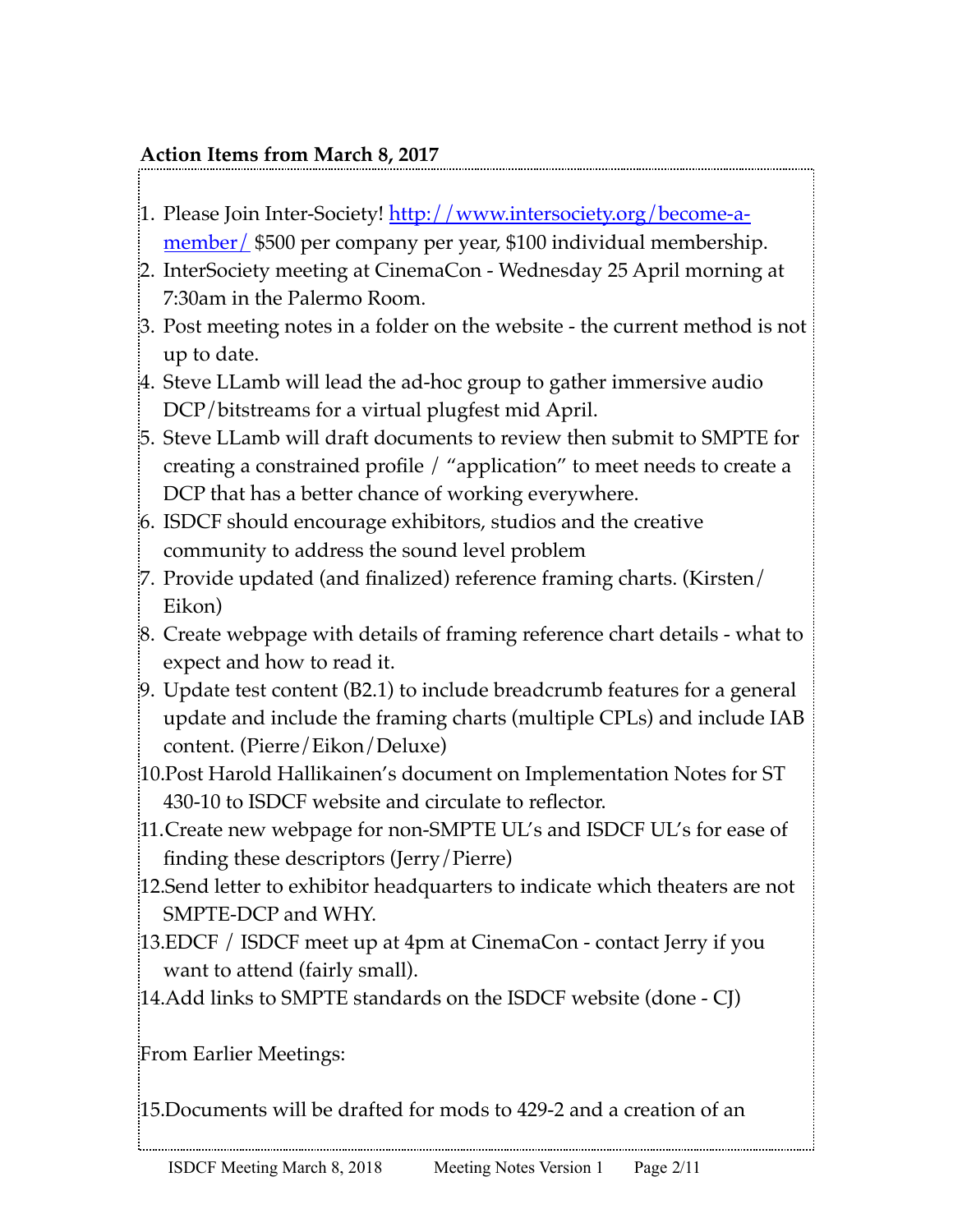Application to match formal standards to current practice (Steve)

- 16.Documents will be drafted for possible changes to DCI specs (references to SMPTE and the CTP) (Steve). Initial version of proposal to be discussed prior to next meeting - any suggestions please send to Steve LLamb.
- 17.Creating an ISDCF Forum entry some SMPTE-DCP problems and how to fix them. Steve/Jerry will work on creating an entry.
- 18.Get more examples for the digital cinema naming convention from other studios.
- 19.Update sign language video description to include references to the "Class 13" block for sign language names. (Mike/Pierre). We should have a reference to the Class 13 UL's on the ISDCF website.

20.ISDCF wikipedia page! Volunteers?

- 21.Will someone write up a "how to" for getting SMPTE documents to publish on the ISDCF website under the [http://isdcf.com/ISDCF/](http://isdcf.com/ISDCF/smpte-standards.html) [smpte-standards.html](http://isdcf.com/ISDCF/smpte-standards.html) page. (Dean)
- 22.New ISDCF Document in process: "Delivery of non standard extension content for Digital Cinema" (Dean/Jerry)
- 23.Need for an ISDCF recommended practice for what to expect in the CPL metadata. It will point to the appropriate SMPTE documents for the true authority, but it is targeted at general users (exhibitors) for layman language on what is in the metadata. (Steve/Jerry will revisit)
- 24.Subgroup to edit / recommend changes for Document 12 RP for Ingest Behavior - Steve L to lead, Dean B, John H, Mike R, Jim W, Chris W, Bill E "volunteered" to participate.

# Immersive Audio Plugfest

**===**

IAB (Immersive Audio Bitstream) from SMPTE 25css.

The current Atmos to make IAB bitstreams use a subset of the IAB specification and other tools (DTS, Fox) can exercise more of the features of the specification. A critical issue will be what do renders do when a wider use of the full IAB specification is delivered. Will there need for a description of a constrained set IAB specification - much like ISDCF's test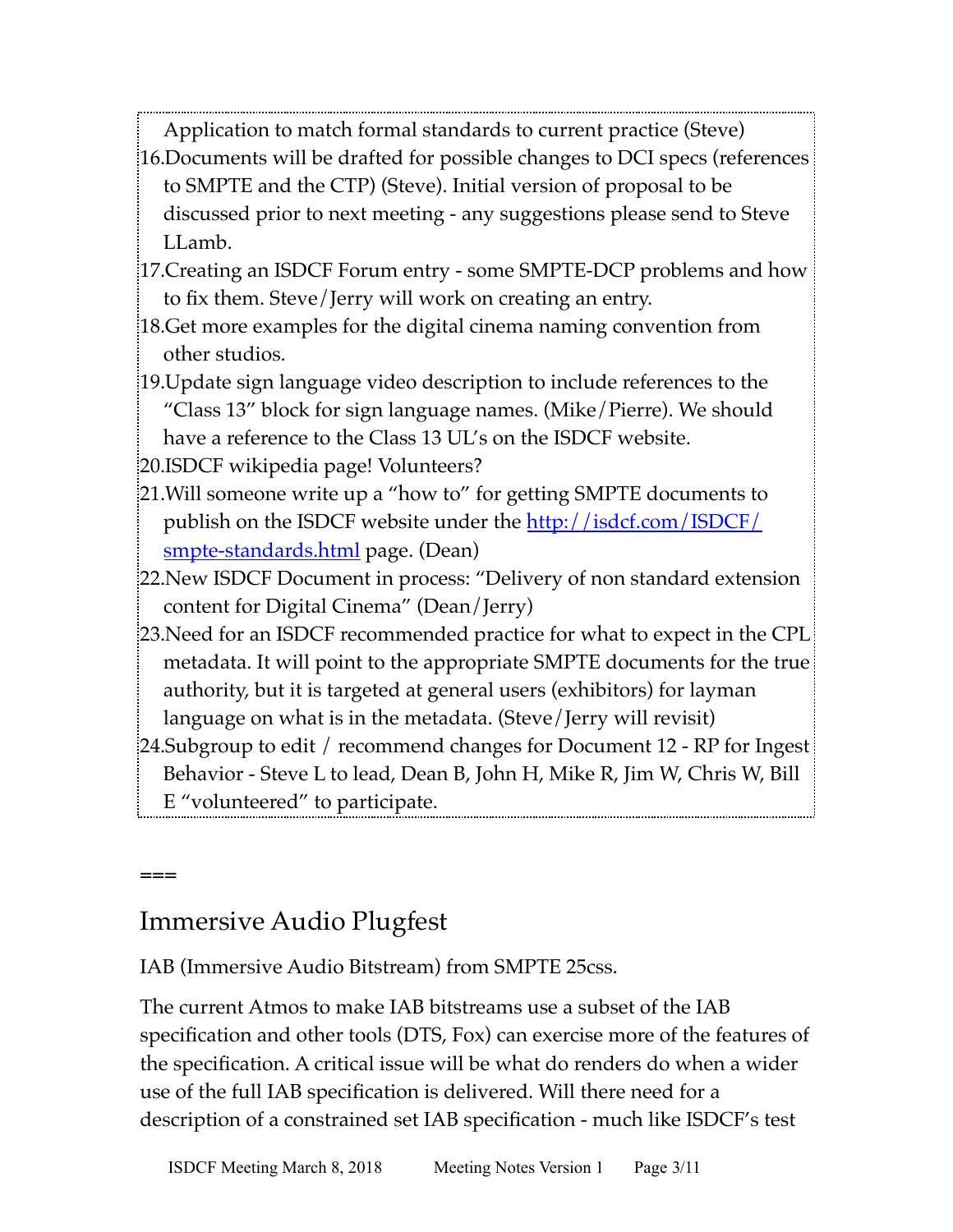package B2.1? This remains to be seen and we hope we can avoid this.

Xperi has created tools to create bitstreams and also has created a bitstream verification tool (presentation made and Xperi allowed ISDCF to make this available).

Xperi, Dolby, Barco and D-BOX are interested in participating in a plugfest (D-BOX is interested in confirming compatibility of its motion devices with IAB-equipped locations).

It is important we have a complete list of hardware that will be available at the plugfest. We also need to also have test content available mid April for evaluation IF we want to have a plugfest in June.

As far as test content, our goal is to create "normal" bitstreams AND bitstreams that use most of the new features that comply with the IAB Spec.

Steve Llamb has offered to lead an ad-hoc group to coordinate the gathering of immersive bitstreams for a mid-April collection for a Virtual plugfest. (Scott (DTS), Brian (Christie), Pete L, Robert (Dolby) asked to participate.) The bitstream will be shared ONLY with those participating let Steve ([steve.llamb@bydeluxe.com\)](mailto:steve.llamb@bydeluxe.com) know if you want to participate.

Venues: Deluxe, Cinemark Playa Vista, others might be possible and are identified on the ISDCF website.

June may be too early for a real plugfest. Looks like only two companies will have renders available.

Do we need a plugfest to test sign language delivery? (There are companies that are working on these solutions.) To test AUX data (and sync) delivery. SMPTE 430-13? Maybe, but not yet.

Bottom line answer: No new plugfest to plan (yet). We need to get the test content available.

===

**Update to SMPTE standards to reflect the currently used profile.** (i.e. ISDCF Test Content B2.1 profile)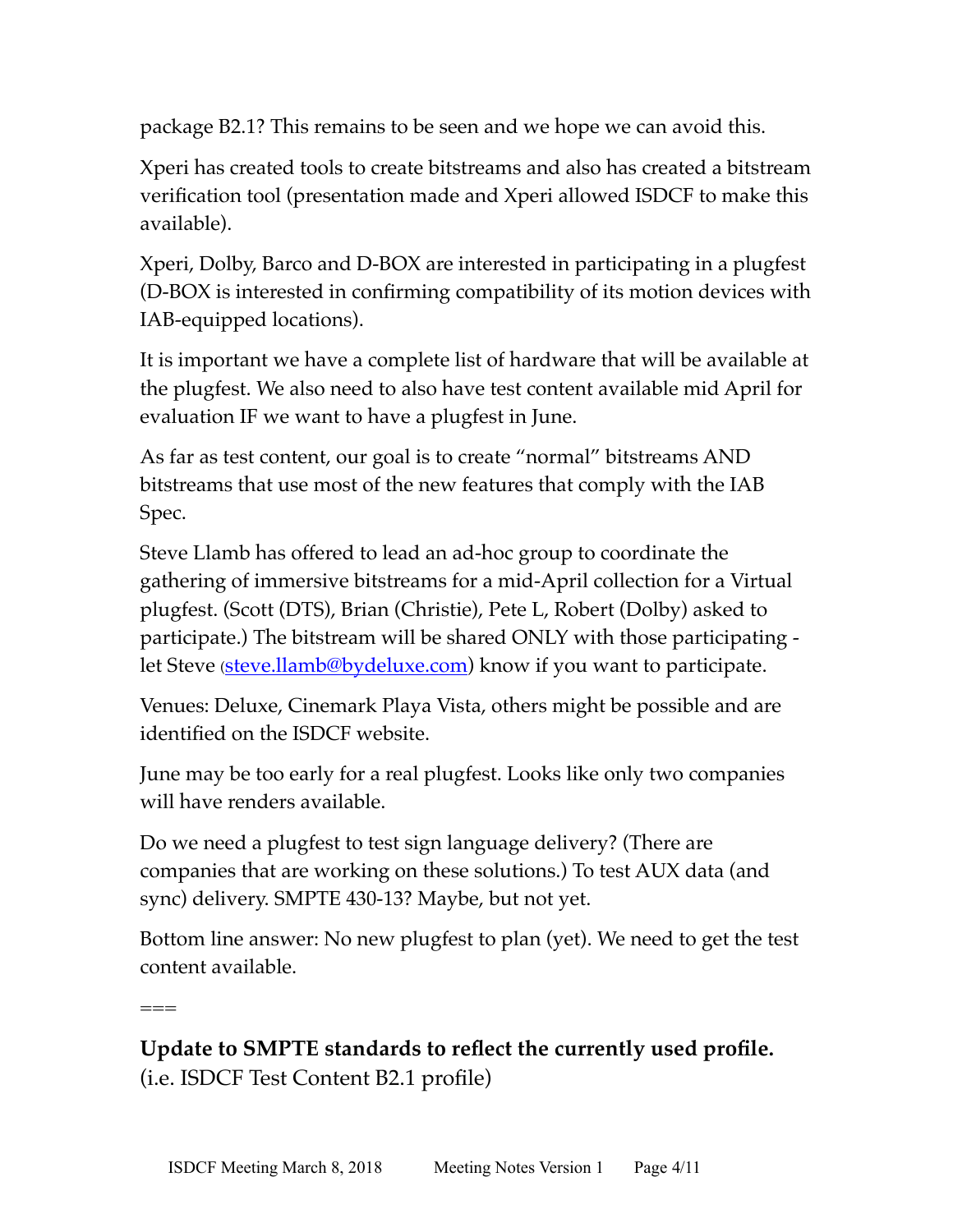Steve Llamb is working on the draft documents and plans to work on getting them out for comment in a few weeks. This is NOT a change in the SMPTE specifications, but a constraint document that will match current distribution restrictions.

A number of the restrictions were discussed in detail during the meeting. They will be incorporated in the document under development.

# **The D-Cinema Application**

### **Match ISDCF Flavor B2.1**

No 96K audio

MCA labeling shall be consistent with ISDCF recommendation 4 Subtitled without entry point and duration

Audio format 4 only (dump the rest)

Formalize ISDCF channel layout (Audio format 4 WTF)

Only scope/flat container size (other aspect ratios must go inside flat or scope)

File Size limitations with subtitles needed  $(450ish-Kbytes per real)$ PNG file limitations?

Requiring annotation text in PKL & CPL

Subtitles and Captions if on one reel, both must be on all reels (new inserts especially a problem)

Key limits in CPL (see CTP sets)

Timed text be encoded in normalization form C (<[https://www.w3.org/TR/](https://www.w3.org/TR/charmod-norm/%23unicodeNormalization) [charmod-norm/#unicodeNormalization](https://www.w3.org/TR/charmod-norm/%23unicodeNormalization)> and [<http://unicode.org/reports/](http://unicode.org/reports/tr15/%23Norm_Forms) [tr15/#Norm\\_Forms>](http://unicode.org/reports/tr15/%23Norm_Forms)).

# $[No\ variable\ Z\ subtithes]$

# Outside SMPTE Adventure / maybe DCI-CTP

SM security with block chain for log reporting

**===**

# **Direct View Displays**

Update: Samsung is in process of installing a 2.5mm LED wall display at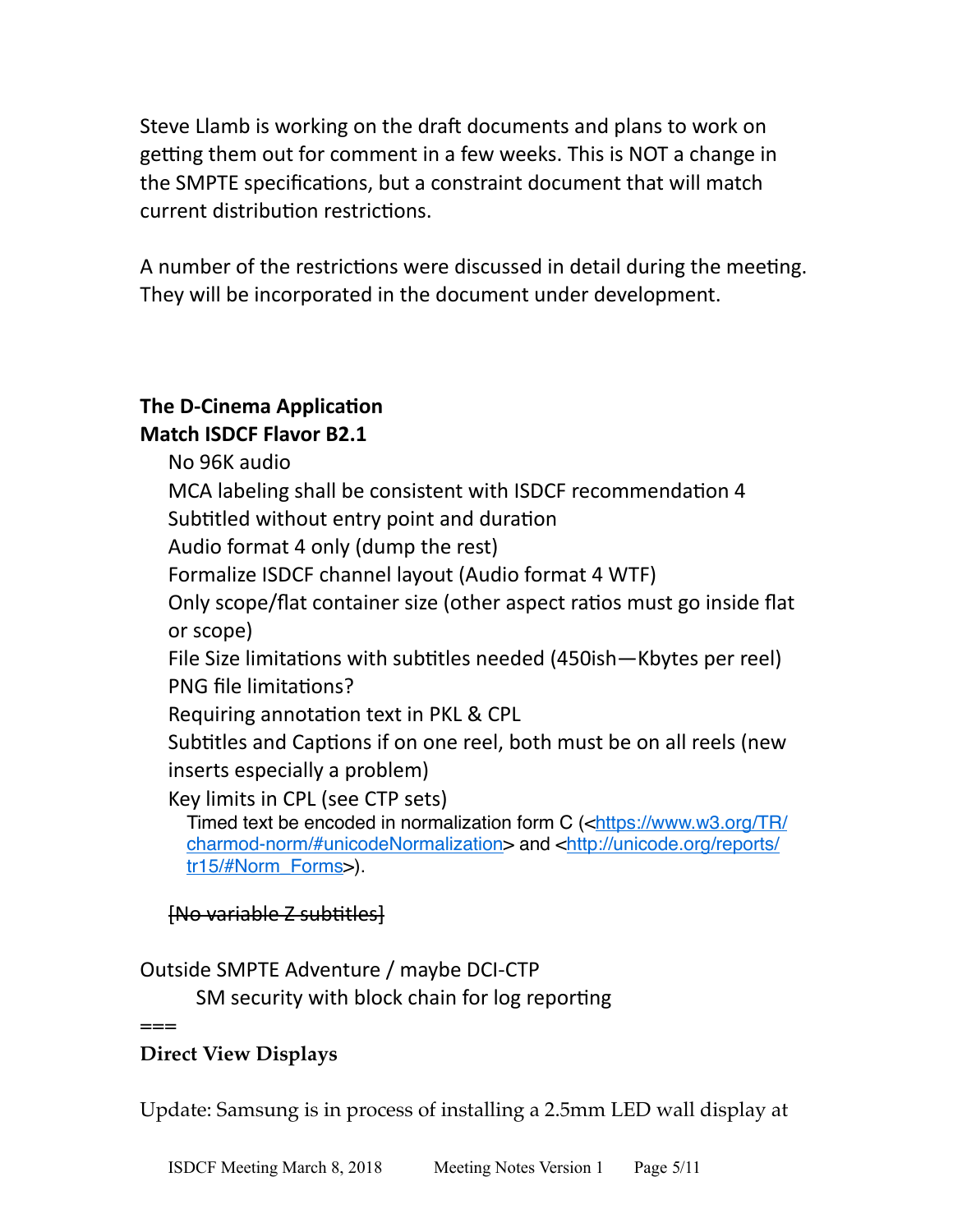the Pacific Theater in Winnetka. Goal of sometime in mid April up and running. 34' screen being installed.

Question if the display will be able to achieve higher brightness - answer yes, but not clear how it will be done. Lots of questions on how masters are being made, etc.

Color should be standard P3 color space and 14 ftL peak white. Capable of doing more. Not discussed if it will accept a Dolby Vision or an IMAX DCP.

Maybe we could have an ISDCF field trip on the evening of May 8 to go see a movie!

There will be a demonstration of a 2K version of the Samsung LED displays at CinemaCon on the show floor.

Resizing of images for future displays. At sometime this topic WILL come up and will need to be discussed. ISDCF is a good venue for these initial discussions.

**===**

### **Sound levels in the Theater**

Audio survey of mixers [http://www.associationdesmixeurs.fr/wp-content/uploads/2017/09/NIVEAU-DE-](http://www.associationdesmixeurs.fr/wp-content/uploads/2017/09/NIVEAU-DE-MIXAGE-CINEMA.pdf)[MIXAGE-CINEMA.pdf](http://www.associationdesmixeurs.fr/wp-content/uploads/2017/09/NIVEAU-DE-MIXAGE-CINEMA.pdf)

The survey shows that some mixers are adjusting their monitoring environment that may be following the adjustments being made at exhibition. Hence the two are chasing the problem and making it worse.

ISDCF members generally agree there is a sound level problem (for both trailers and features). However, it is not is an issue that ISDCF can directly address.

We hope ISDCF can encourage wider discussion between exhibitors,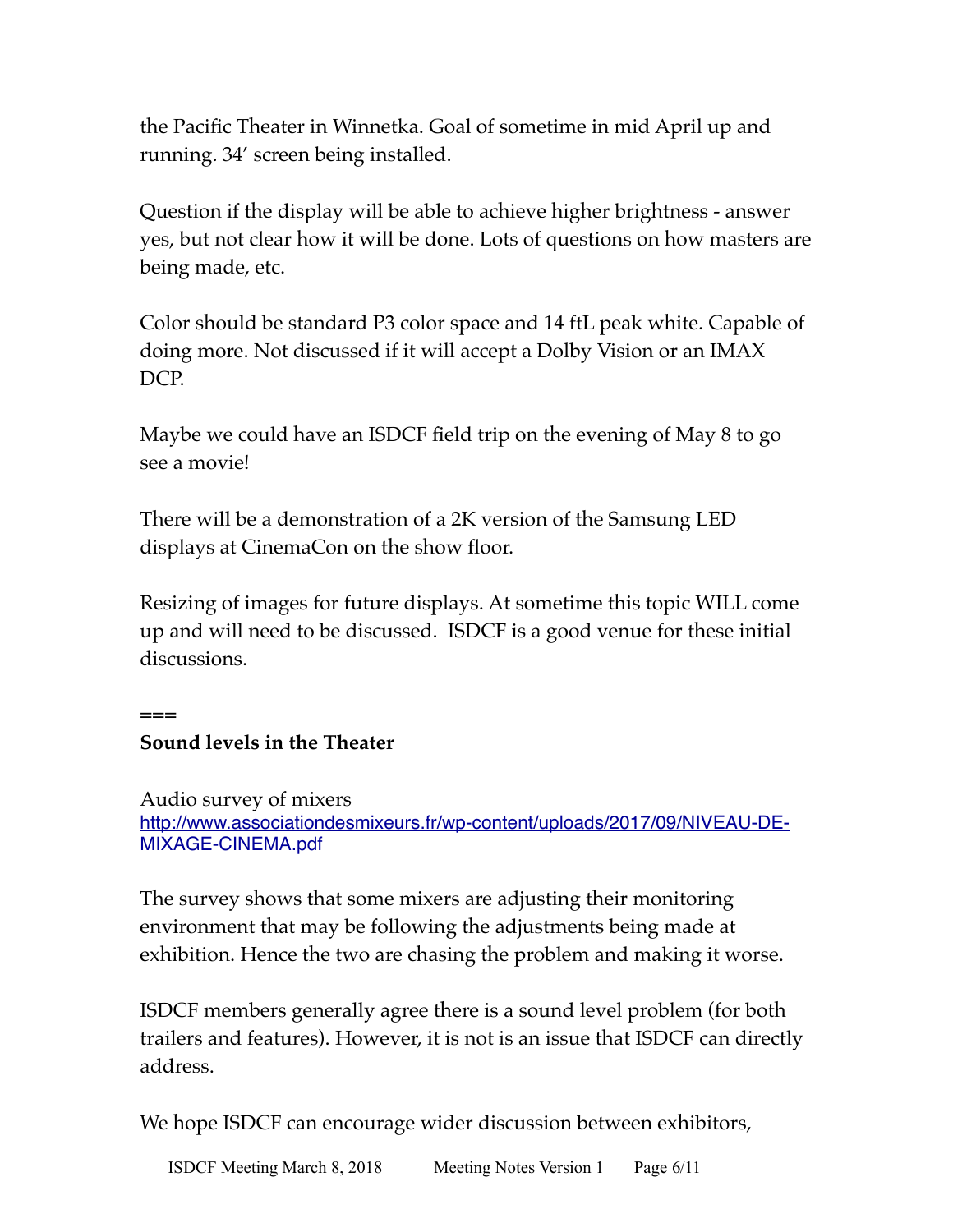studios and the sound mixers. Education is an important element of the solution.

**===**

### **Reference sizing charts**

Example:



Currently there are eight charts being designed.

(2K scope, 2K flat, 2K flat/left eye, 2K flat/right eye, 2K scope/left eye, 2K scope/right eye, 4K scope, 4K flat)

A number of comments were made on the selection of colors. Kirsten/ Eikon will take the input from the meeting to help create some reference DCP's. These will be created as ISDCF Test Content B2.1 format and can be available as part of the normal test content. There can be CPL's for framing chart, subtitle/caption test content and for both.

Create a webpage with details on what is on the reference chart. Use the page with SMPTE test content. (Things like line pair count, what to expect, etc.). We will use  $ISDCF.com/t$  as the go-to site.</u>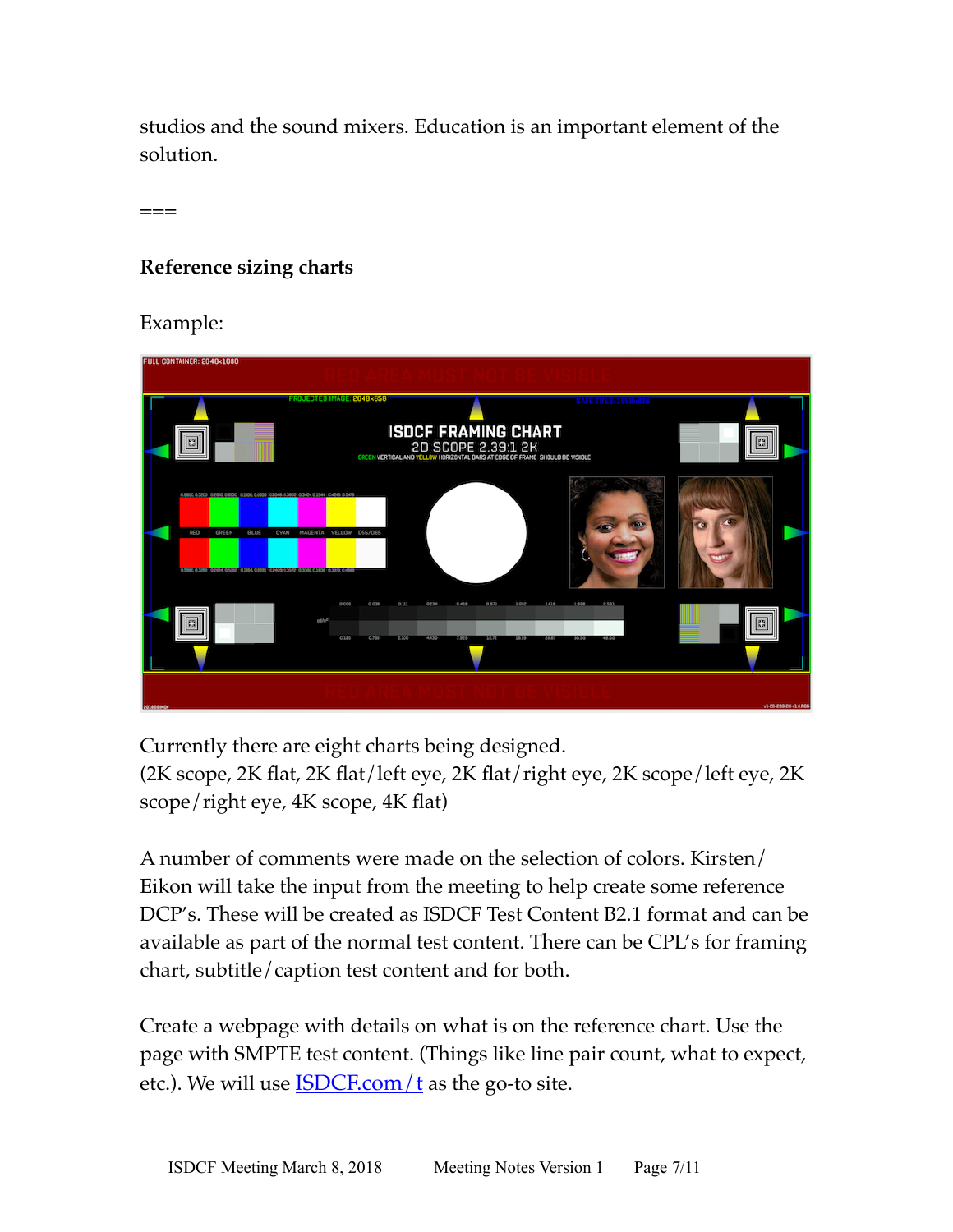Steve/Eikon/Pierre to update the test content and include the breadcrumbs identified and also include Atmos (or IAB) content.

# **Subtitles/Captions hints and suggestions**

A document was created to assist in creation of Subtitles/Captions (SMPTE ST430-10). This has been posted to website and will be circulated to reflector.

# **Digital Cinema Naming Convention**

Request to add additional UL's to the appendix 4b private URI's document.

Is there a need for a new page for:

ISDCF.com/register to contain information on:

Non-SMPTE KDM flags, Non-SMPTE UL's, Non-SMPTE UI's

**===**

**===**

**===**

# **SMPTE-DCP Updates**

A number of theaters identified as "Interop Only" have complained that they are SMPTE good. We still need to get note to exhibitors for which theaters are not working SMPTE-DCP.

International, moving fast! EU updates: UK almost, Ireland(problem), Belgium (soon), Italy (soon), France (in process - problems?), Spain (underway), Germany (April), Austria (soon), Malta (YES!!),

Middle East: UAE, Israel (soon)